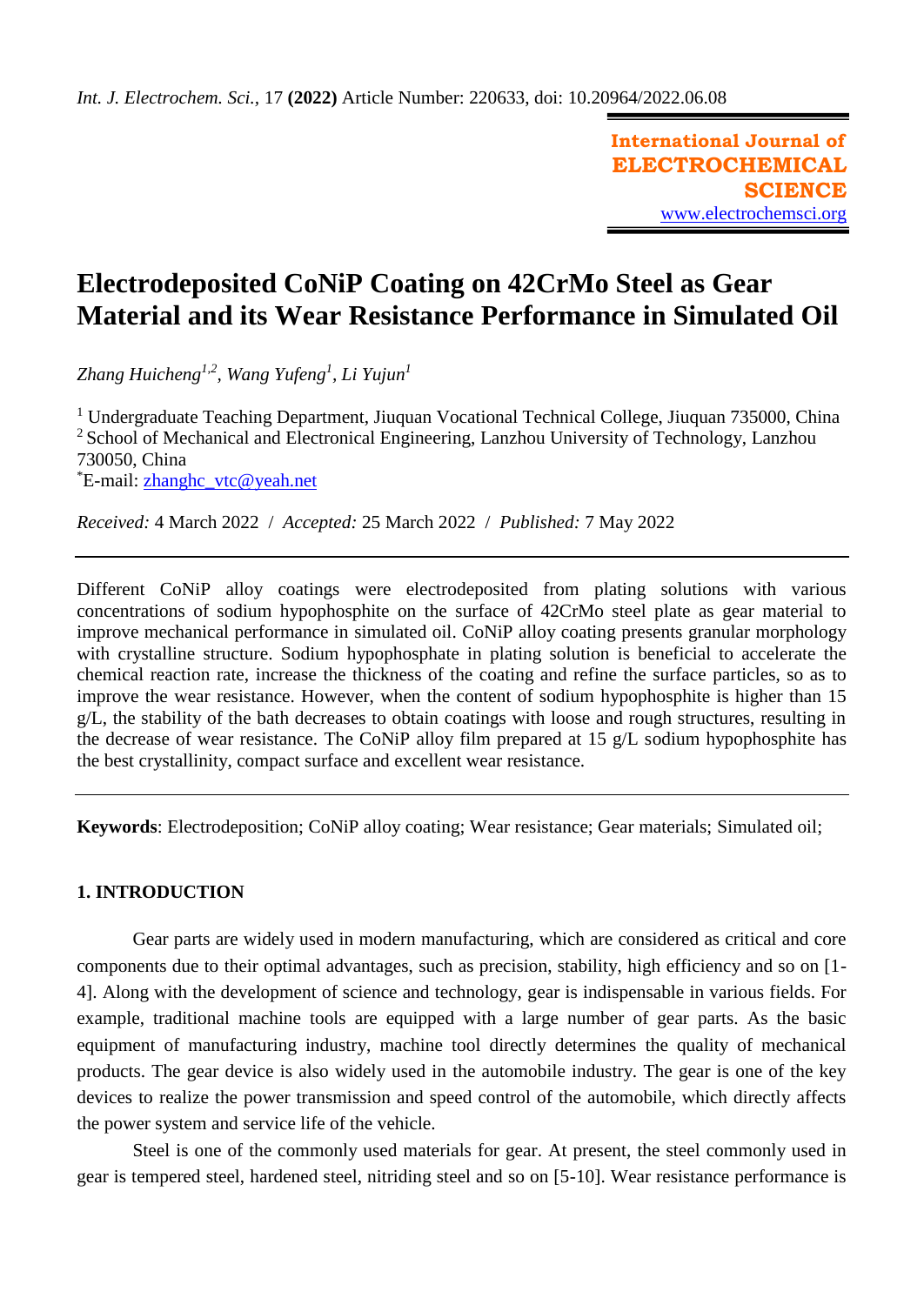an important parameter for gear material. In order to further improve the mechanical performance of gear materials, it is useful to prepare alloy coatings with better mechanical performance on the surface of gear material. For example, some alloy coatings such as CoW, FeNi, NiW and ZnNi are fabricated to improve physical and chemical performance of substrate reported in many literatures [11-15]. In addition to alloy coatings, it is found that some nano-particles or non-metals are also beneficial to improve performance of materials [16-20].

42CrMo steel possesses good mechanical performance and optimal machinability which is widely used as gear materials. According to previous research by others, phosphorus has strong solution strengthening effect, which increases the strength and hardness of metal materials [21-24]. However, many works focus on the effect of phosphorus on electroless plating, attributed to sodium hypophosphite mainly as a reducing agent in electroless plating. Therefore, in the paper, sodium hypophosphite was introduced during plating process to prepare CoNiP alloy coatings on the surface of 42CrMo steel as gear material. Moreover, the wear resistance of CoNiP alloy coatings in simulated oil was also studied.

## **2. EXPERIMENTAL**

#### *2.1 Materials and technical process*

42CrMo steel plate, a typical gear material, was used as the substrate  $(20 \text{ mm} \times 40 \text{ mm} \times 1 \text{ mm})$ in the plating process.

| <b>Chemical agent and parameter</b>  | Value            |
|--------------------------------------|------------------|
| CoSO <sub>4</sub> ·7H <sub>2</sub> O | $30 \text{ g/L}$ |
| $NiSO_4.6H_2O$                       | 30 g/L           |
| $C_6H_5Na_3O_7$                      | $80 \text{ g/L}$ |
| Na <sub>2</sub> SO <sub>4</sub>      | $20 \text{ g/L}$ |
| $H_3BO_3$                            | $30 \text{ g/L}$ |
| $NaH_2PO_2·6H_2O$                    | $0 - 20$ g/L     |

**Table 1.** Plating solution and technology parameter of CoNiP coating

Current density Plating time Temperature

The chemical component of 42CrMo is: 0.38-0.45% C, 0.17~0.37% Si, 0.5-0.8% Mn, 0.9-1.2% Cr, 0.15-0.25% Mo, the rest part is Fe. The pure platinum plate (40 mm $\times$ 40 mm $\times$ 1 mm) was chosen as the counter electrode. The substrate was polished and cleaned sequentially. After that, the substrate was immersed into an alkaline solution (20 g/L NaOH, 18 g/L Na<sub>2</sub>CO<sub>3</sub> and 10 g/L Na<sub>3</sub>PO<sub>4</sub>) to get rid of oils at 60 ℃ for 15 minutes. And then, 10% [hydrochloric](file:///D:/Program%20Files/Dict/7.5.2.0/resultui/dict/) [acid](file:///D:/Program%20Files/Dict/7.5.2.0/resultui/dict/) was used to do rust cleaning for the substrate. Finally, the substrate was cleaned and dried to do the CoNiP electrodeposition in 200 ml

 $2.5$  A/dm<sup>2</sup> 1 hour 60 ℃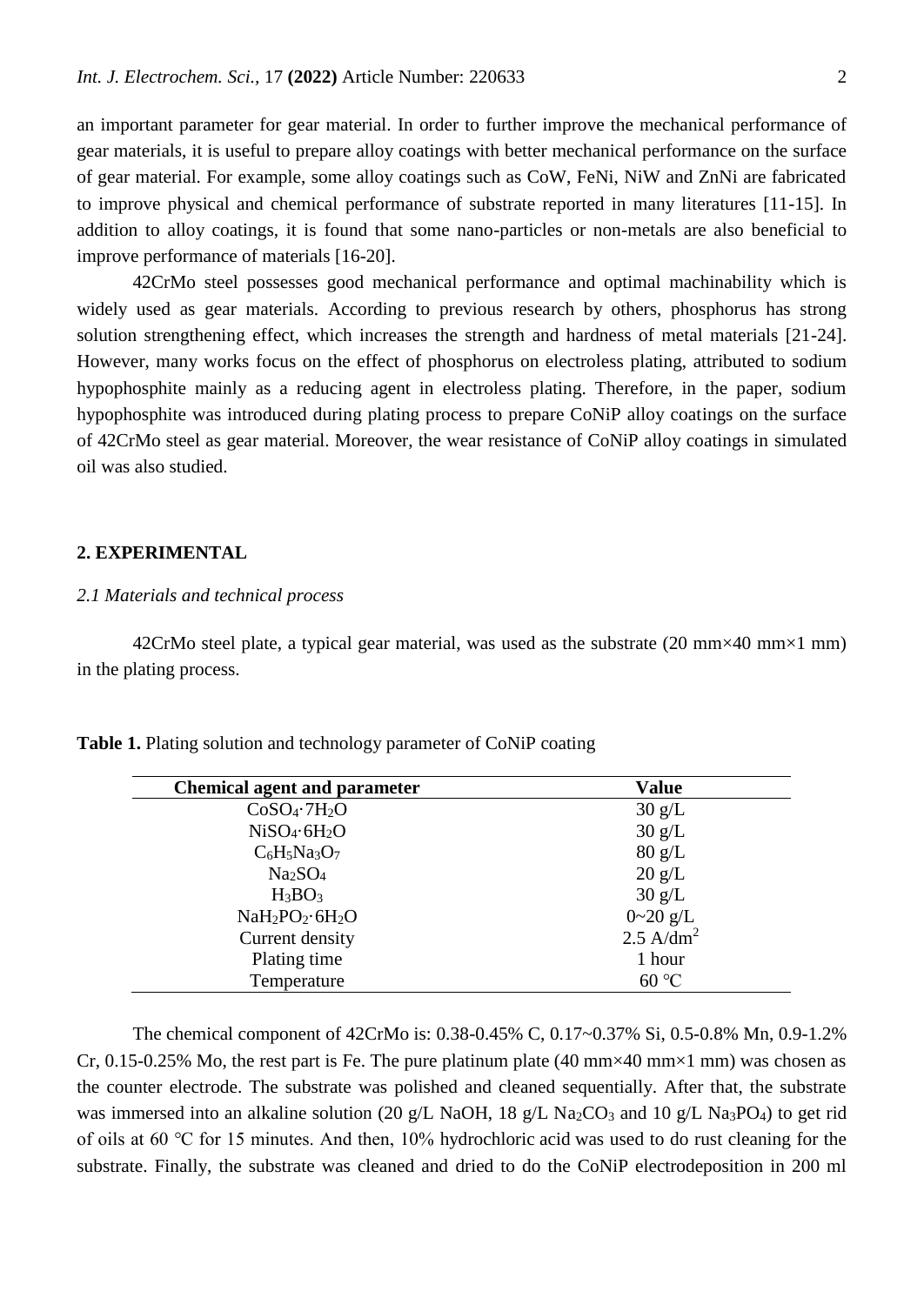plating solution at 60 ℃ for 1 hour. The specific information of plating solution and technology parameters is listed in Table 1.

## *2.1 Simulated oil solution*

Gears work in oil to extend their service life and improve transmission efficiency. The oil is composed of based lubricating oil and compound additives. In the paper, wear resistance of CoNiP alloy coating electrodeposited on surface of 42CrMo steel in simulated oil was investigated. The composition of simulated oil is listed in Table 2.

**Table 2.** Composition of simulated oil solution

| <b>Chemical agent</b>            | Mass percent/ $\%$ |
|----------------------------------|--------------------|
| Based oil 400SN                  | 70%                |
| Sodium sulfite                   | 5%                 |
| Sodium dodecyl benzene carbonate | 10%                |
| Potassium metabo                 | 8%                 |
| Oleamide                         | 7%                 |

## *2.3 Performance testing*

The chemical station CHI440C was used to study electrochemical mechanism of CoNiP electrodeposition based on cyclic voltammetry and i-t curves. During the cyclic voltammetry testing and i-t curves, the anode was pure platinum plate  $(40 \text{ mm} \times 40 \text{ mm} \times 1 \text{ mm})$  and the cathode was the 42CrMo steel plate (10 mm×10 mm). Saturated calomel electrode was utilized as the reference electrode. The high voltage was 0.1 V while the low voltage was -1.3 V at the scanning rate of 0.01 V/s in the cyclic voltammetry testing. According to the experiment of i-t curves, the voltage was stable at -1.3 V for 250 seconds. The wear resistance of samples in simulated oil was tested by friction abrasion machine (M200). The load force was 10 N to abrade for 20 minutes with 3 mm length wear scratch. The thickness and wear profile were tested by surface profiler (KlaTencor P6). Microstructure of CoNiP coatings was characterized by X-ray diffraction (XRD-7000) while the surface morphology was observed by scanning electron microscope (TM3000).

## **3. RESULTS AND DISCUSSION**

#### *3.1 Cyclic voltammetry curves*

The cyclic voltammetry curves of different plating solutions (0.01 M CoSO<sub>4</sub>, 0.01 M NiSO<sub>4</sub>, 0.01 M NaH2PO2, 0.01 M CoSO4+0.01 M NiSO<sup>4</sup> and 0.01 M CoSO4+0.01 M NiSO4+0.01 M NaH<sub>2</sub>PO<sub>2</sub>) are tested by electrochemical station to investigate the electrodeposition mechanism of CoNiP coatings. The result is shown in Figure 1.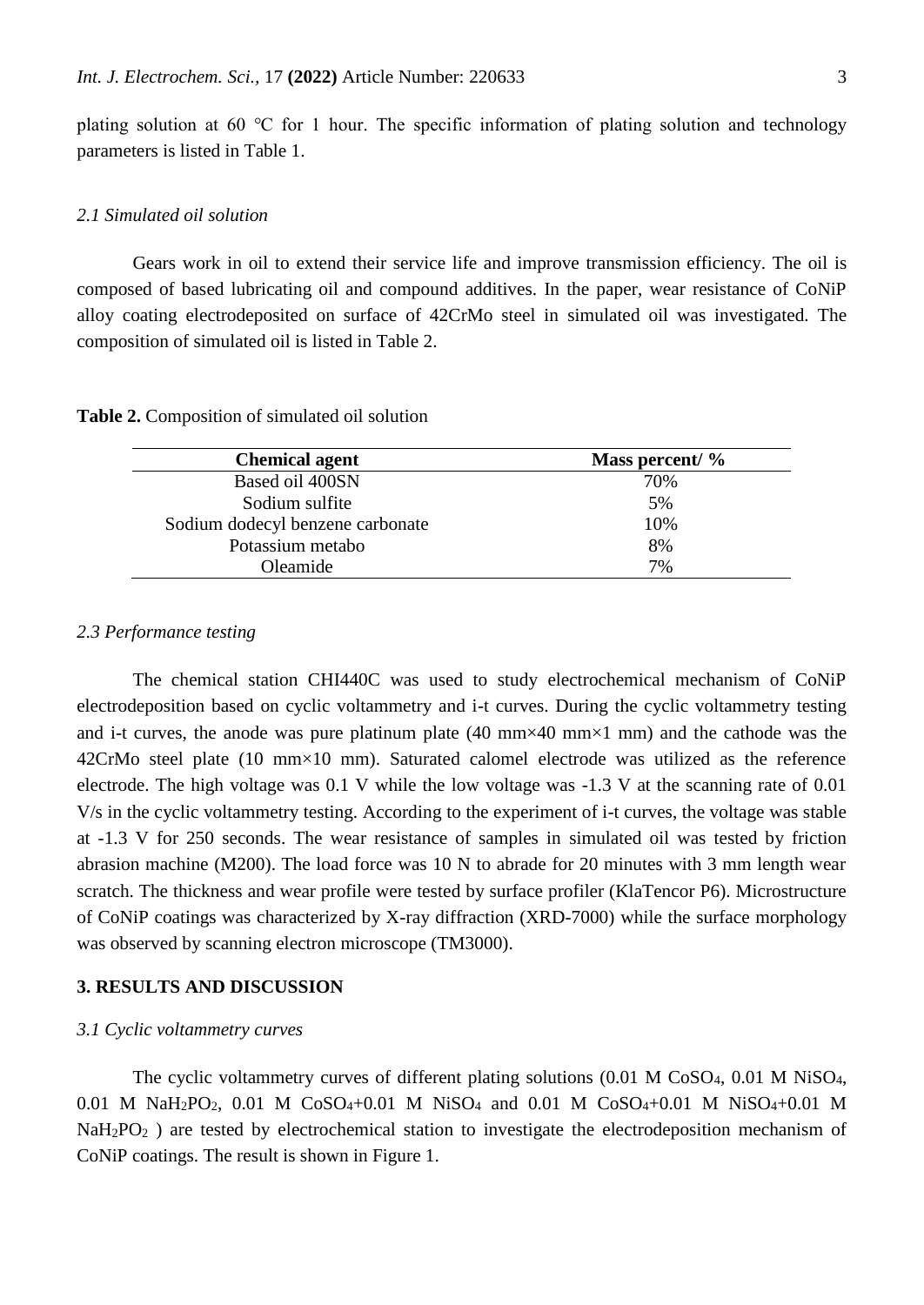

**Figure 1.** The cyclic voltammetry curves of different plating solutions. The high voltage is 0.1 V while the low voltage is -1.3 V at the scanning rate of 0.01 V/s.

As seen in Figure 1, the reaction current of cobalt increases sharply at the position of -0.866 V that means the deposition of cobalt is dominant. Moreover, a reduction peak of cobalt could be observed at the position of -1.14 V. The diffusion rate of cobalt ions in the solution is slower than that of electrochemical reaction rate. The concentration of cobalt ions at the cathode is substantially lower as the potential shifts to a more negative position, resulting in the appearance of a reduction peak. According to the cyclic voltammetry curve of nickel, the deposition current of nickel starts to increase obviously at the voltage of -0.751 V which is more positive than cobalt. There is no obvious reduction peak found in nickel cyclic voltammetry curve, which is because the electrodeposition of nickel is controlled by electrochemistry. The curve d indicates the electrodeposition of CoNi, the current starts to increase extremely at the position of -0.891 V. When phosphorus is added into the electrolyte, the deposition voltage of CoNiP moves to the position of -0.912 V, which means that electrodeposition of alloys need larger potential. However, the gradient of CoNiP cathode current is larger than Co and CoNi which indicates that the electrodeposition process of CoNiP is accelerated. From the curve of solution with sodium hypophosphite, there is basic no reaction current could be detected. This phenomenon means that phosphorus cannot be electrodeposited from a solution containing only sodium hypophosphite. The deposition mechanism of phosphorus is illustrated by equations below [25-27].

$$
H_2PO_2^- + H_2O \to HPO_3^{2-} + H^+ + 2H
$$
 (1)

$$
H_3O^+ + e \to MH + H_2O \tag{2}
$$

$$
H_2PO_2^- + MH \to H_2O + OH^- + P \tag{3}
$$

In the electrodeposition of CoNiP alloy coatings, phosphorus is precipitated under the catalytic action of cobalt and nickel. *MH* represents the primary atomic hydrogen adsorbed on the metal surface,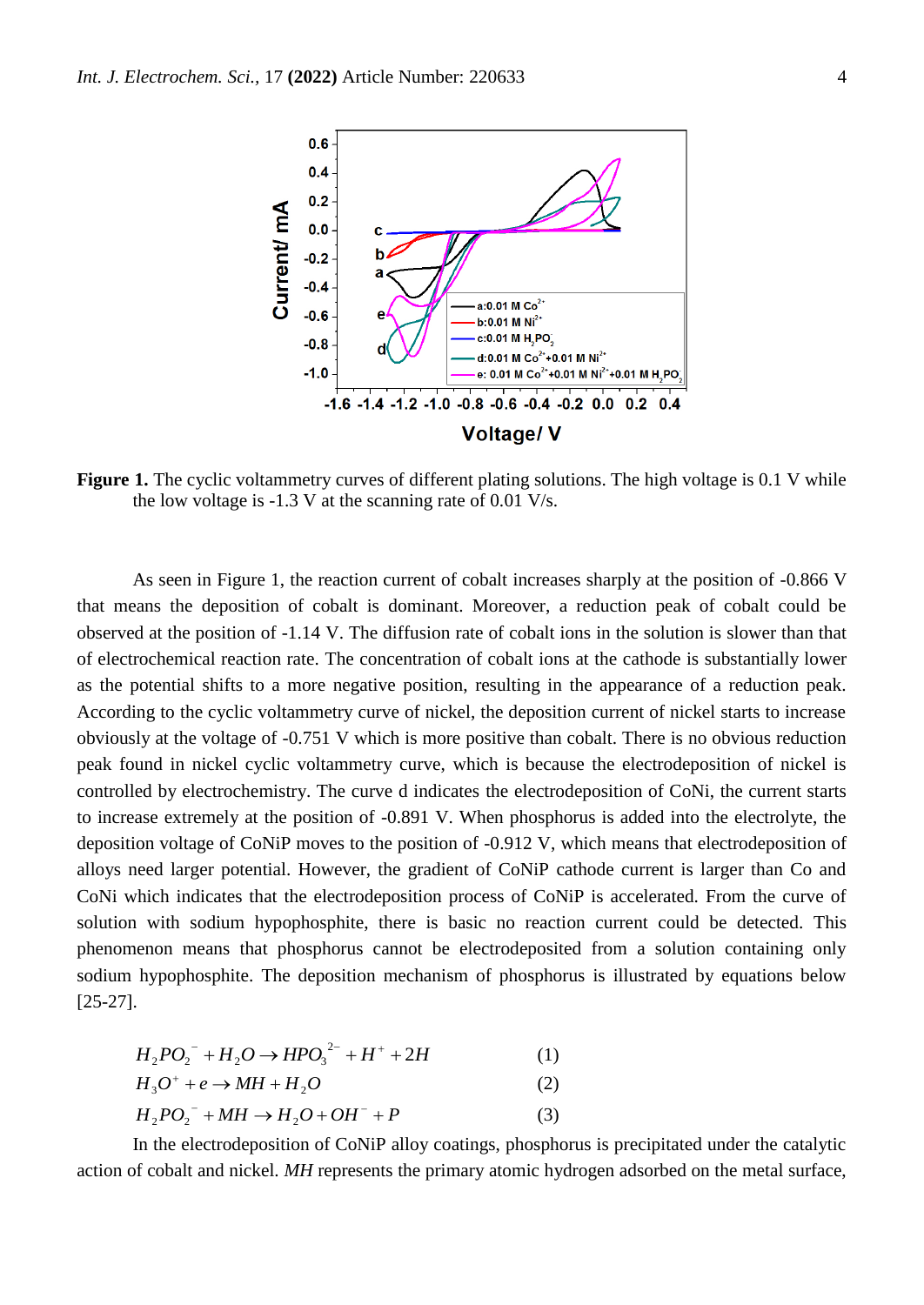and the primary hydrogen decomposed by hypophosphite is adsorbed on the surface of nickel or cobalt metal. The nickel and cobalt metal can play a catalytic role in the primary hydrogen, thus promoting the precipitation of phosphorus. Phosphorus plays a role in improving corrosion resistance performance of materials, which has been reported in many papers [28-31].

## *3.2 I-t electrochemical curves*

Figure 2 shows the i-t curves of Co, Ni, CoNi and CoNiP electrodepostion at the potential of - 1.3 V for 250 s. At the initial stage of electrodeposition, the current increases gradually to a maximum value due to the cobalt or nickel nucleation on the cathode surface resulting in the increase of surface area. As the electrochemical reaction progresses, the thickness of diffusion layer increases and the current decreases to be a constant value  $(i_c)$  after the plating system gets an equilibrium state. The peak current  $(i_m)$ , time of peak current  $(t_m)$  and balance current  $(i_c)$  are three important parameters which determinate the nucleation mechanism in the early stage of electrochemistry. Instantaneous nucleation and continuous nucleation are two classical nucleation processes [32-33]. Instantaneous nucleation is characterized by the initial electrodeposition on the activation area of the substrate surface. Continuous nucleation requires an induction period, and the nucleation process is related to time. Generally speaking, the nucleation mechanism of cobalt is instantaneous while the nickel belongs to continuous nucleation which has been investigated by some people [34-36].



Figure 2. The i-t curves of Co, Ni, CoNi and CoNiP. a:0.01 M CoSO<sub>4</sub>; b:0.01 M NiSO<sub>4</sub>; c:0.01 M  $CoSO_4+0.01$  M Ni $SO_4$ ; d: 0.01 M  $CoSO_4+0.01$  M Ni $SO_4+0.01$  M NaH<sub>2</sub>PO<sub>2</sub>; The applied voltage is -1.3 V for 250 s.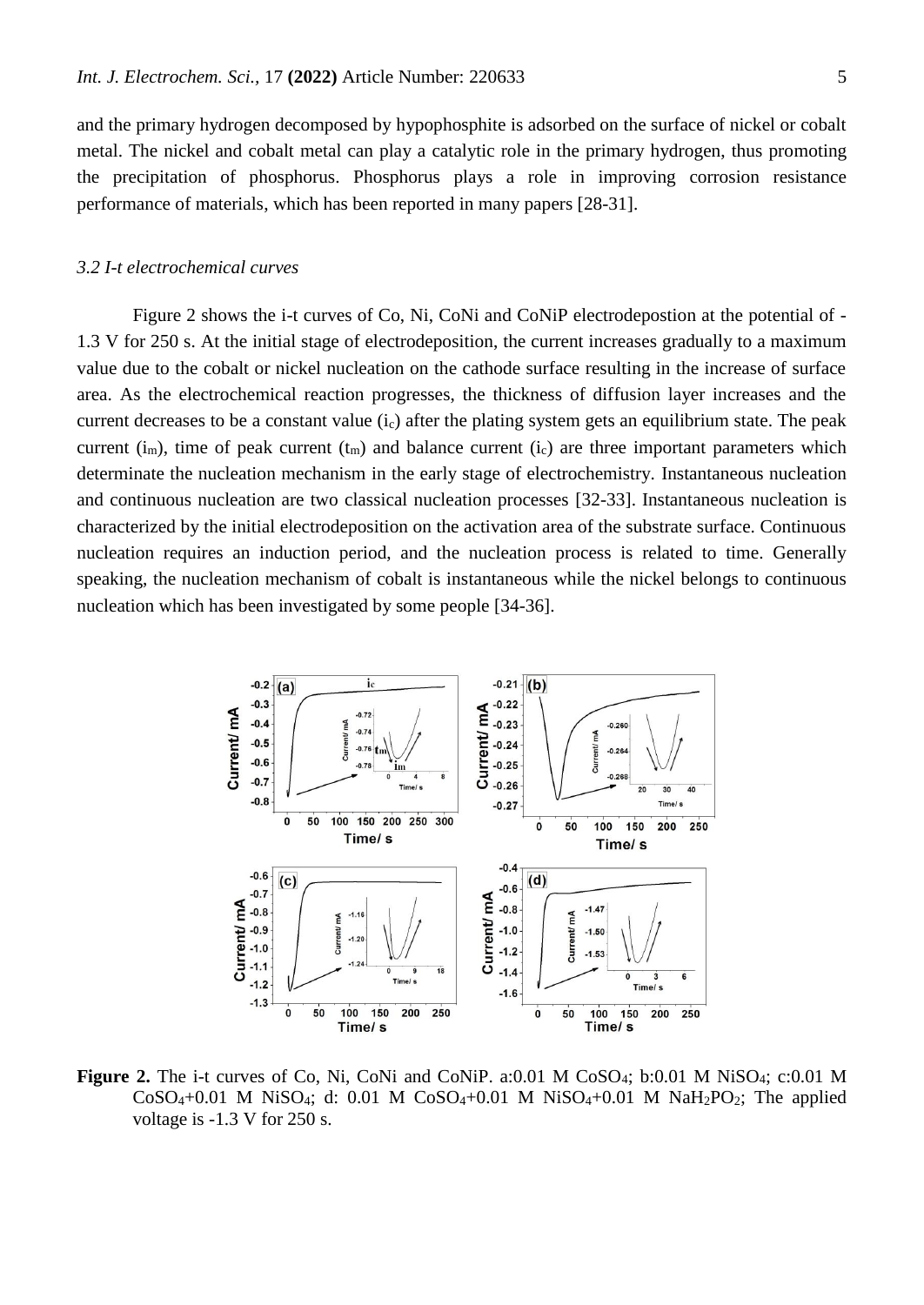*3.3 Thickness of CoNiP alloy coatings*



**Figure 3.** Thickness of CoNiP alloy coatings prepared from solutions with different amounts of sodium hypophosphite; a:0 g/L NaH<sub>2</sub>PO<sub>2</sub>; b:5 g/L NaH<sub>2</sub>PO<sub>2</sub>; c:10 g/L NaH<sub>2</sub>PO<sub>2</sub>; d:15 g/L NaH<sub>2</sub>PO<sub>2</sub>; e:20 g/L NaH<sub>2</sub>PO<sub>2</sub>; The scanning area is 400  $\mu$ m × 400  $\mu$ m at the scanning rate of 10  $\mu$ m/s.

| Table 3. Thickness of CoNiP alloy coatings |  |  |  |
|--------------------------------------------|--|--|--|
|--------------------------------------------|--|--|--|

|   | Sample NaH <sub>2</sub> PO <sub>2</sub> /g/L | <b>Minimum</b><br><b>Maximum</b> |                      | Average              |
|---|----------------------------------------------|----------------------------------|----------------------|----------------------|
|   |                                              | step height/ $\mu$ m             | step height/ $\mu$ m | step height/ $\mu$ m |
| a |                                              | $-0.71$                          | 16.20                | 8.35                 |
| h |                                              | $-0.73$                          | 39.17                | 13.72                |
| C |                                              | $-0.27$                          | 19.56                | 18.23                |
|   | 15                                           | $-0.19$                          | 46.76                | 35.57                |
| e | 20                                           | $-0.83$                          | 41.07                | 30.12                |

Based on the cyclic voltammetry and i-t curves, it is found that adding phosphorous can affect deposition potential and reaction current during plating which is also reported in some works [37-38]. For example, certain amount of phosphorous in the plating bath can affect the morphology and structure of NiP coatings during elctrodeposition [39-40].

Therefore, it is significant to study the effect of sodium hypophosphite on physical and chemical performance of CoNiP alloy coatings. The thickness of CoNiP alloy coatings prepared from solutions with different amounts of sodium hypophosphite is shown in Figure 3 and Table 3. It can be seen that, the CoNi alloy coating prepared from solution without sodium hypophosphite has the average thickness of 8.35 μm. The average thickness of CoNiP alloy coating increases steadily from 13.72 μm to 35.57 μm as sodium hypophosphite concentration increases from 5 g/L to 15 g/L. The decomposition of hypophosphite produces atomic hydrogen, which is catalyzed by the surface of nickel and cobalt, thus promoting the precipitation of phosphorus. Moreover, atomic hydrogen is beneficial to accelerate the electrodeposition of nickel and cobalt ions. However, when the sodium hypophosphite is higher than 15 g/L, the average thickness of CoNiP alloy coating decreases due to decomposition of sodium hypophosphite.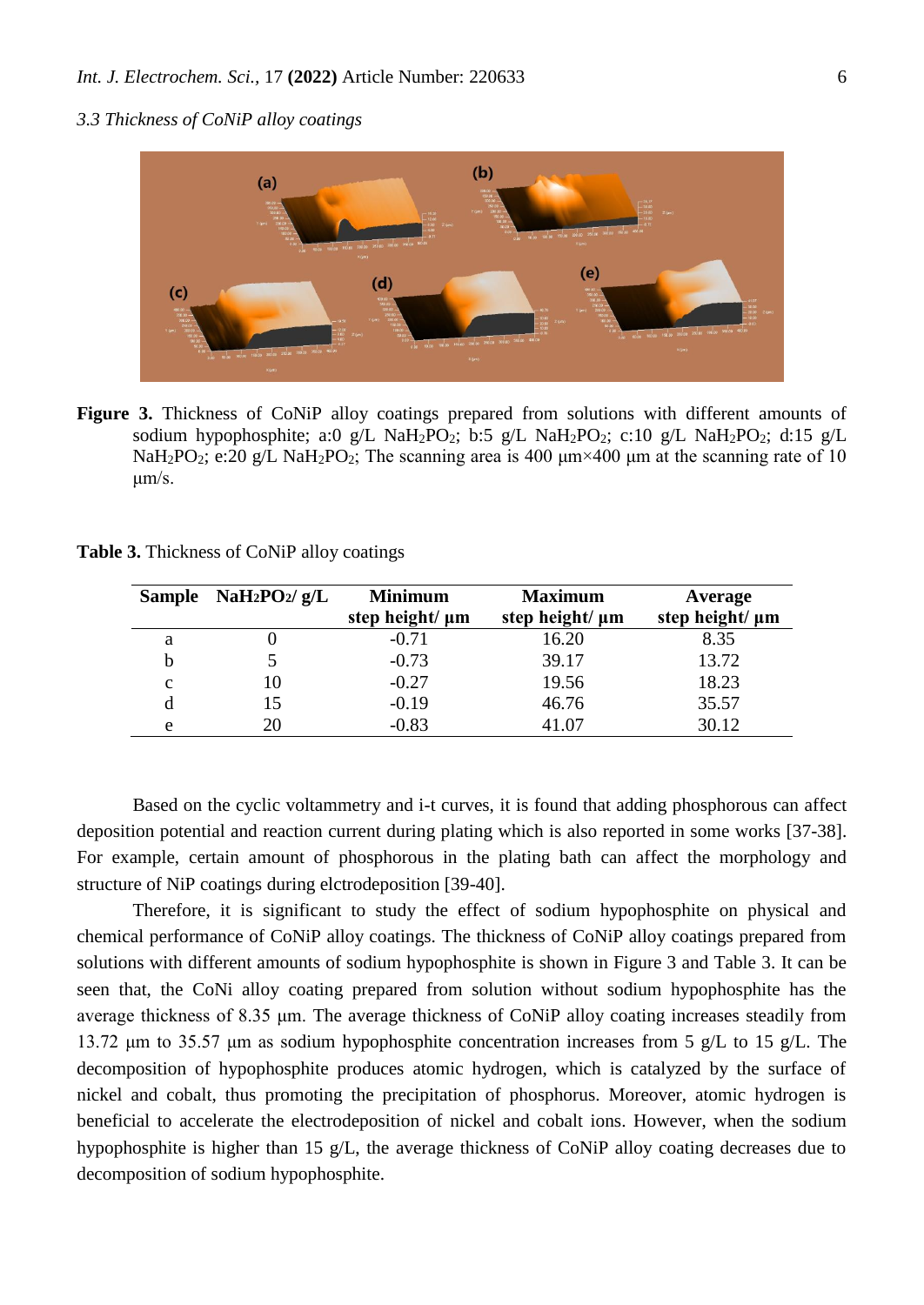## *3.4 Structure and surface morphology of CoNiP alloy coatings*

The structure of CoNiP alloy coatings are investigated by XRD patterns shown in Figure 4. The XRD patterns show obvious crystal structure. Four strong diffraction peaks are observed at 44.5°, 51.5°, 76.2°and 93.2° respectively which indicates the fcc crystal structure of CoNi. Similar structure of CoNi alloys have also been reported by some scholars [41-42]. However, the electrodeposited CoNiP with amorphous and nanocrystalline structure has also been reported due to different electrodeposition parameters [43-44].

According to the Figure 4, fcc structure of Co and Ni are also found. The diffraction intensity of CoNi increases firstly and then decreases with the increase of sodium hypophosphite concentration in the plating solution. This is mainly because proper amount of sodium hypophosphite in the plating solution can accelerate the electrochemical reaction rate of CoNi, increase the thickness and deposition quality, resulting in the improvement of CoNi diffraction intensity. Sodium hypophosphite is a typical reducing agent. Excessive sodium hypophosphite is easy to decompose, which reduces the stability of the bath and decreases the crystallinity of CoNi alloy. Moreover, with the increase of the concentration of sodium hypophosphite in the bath, the diffraction peaks of cobalt and nickel in the XRD pattern also increase significantly. This phenomenon further shows that sodium hypophosphite is beneficial to accelerate the deposition rate of cobalt and nickel.



**Figure 4.** Structure of CoNiP alloy coatings prepared from solutions with different amounts of sodium hypophosphite; a:0 g/L NaH<sub>2</sub>PO<sub>2</sub>; b:5 g/L NaH<sub>2</sub>PO<sub>2</sub>; c:10 g/L NaH<sub>2</sub>PO<sub>2</sub>; d:15 g/L NaH<sub>2</sub>PO<sub>2</sub>; e:20 g/L NaH<sub>2</sub>PO<sub>2</sub>; The scanning angle is from 30 $^{\circ}$  to 100 $^{\circ}$  at the scanning rate of 2 $^{\circ}/s$ .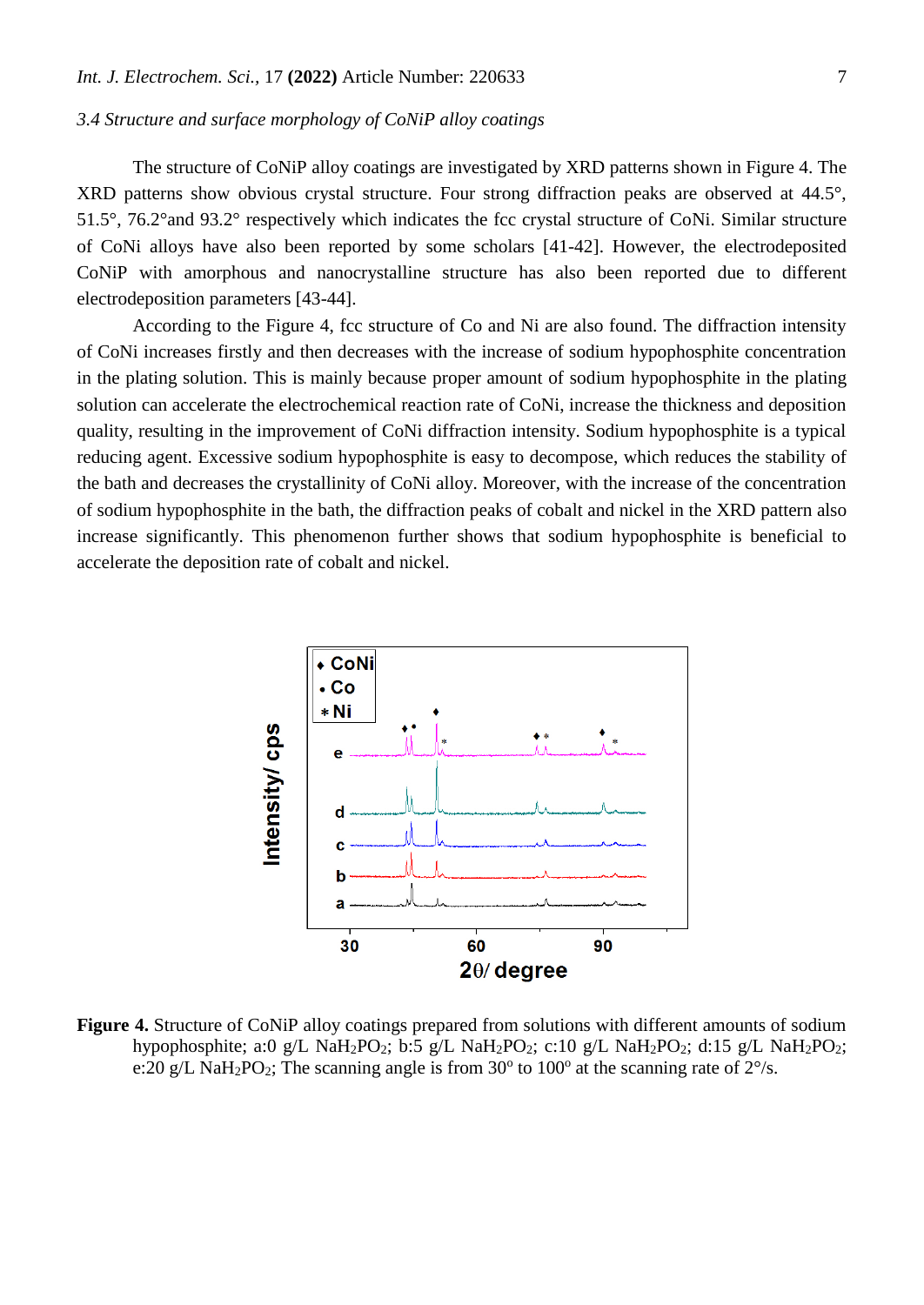

**Figure 5.** Surface morphology of CoNiP alloy coatings prepared from solutions with different amounts of sodium hypophosphite; a:0 g/L NaH<sub>2</sub>PO<sub>2</sub>; b:5 g/L NaH<sub>2</sub>PO<sub>2</sub>; c:10 g/L NaH<sub>2</sub>PO<sub>2</sub>; d:15 g/L  $NaH<sub>2</sub>PO<sub>2</sub>$ ; e:20 g/L NaH<sub>2</sub>PO<sub>2</sub>;

Figure 5 demonstrates the surface morphology of electrodeposited CoNiP alloy coatings. CoNiP alloy coating shows a kind of particle morphology, a few particles appear agglomeration phenomenon. When the content of sodium hypophosphite is low, the surface particles of CoNiP alloy are larger and agglomeration is obvious. With the increase of sodium hypophosphite concentration, surface of CoNiP particles become uniform, fine and compact. The main reason is that the high concentration of sodium hypophosphite in the bath increases the content of phosphorus in the coatings. Phosphorus precipitates on the surface of the CoNi alloy coating, which can enter the lattice of the alloy to prevent crystal growth, refine the grain, and form a relatively compact and fine grain structure. However, it is found that when the sodium hypophosphite in the bath is greater than 15  $g/L$ , the coating becomes black and the coating surface becomes loose and rough.

## *3.5 Wear resistance of CoNiP alloy coatings*

The different CoNiP alloy coatings electrodeposited on 42CrMo steel plate as gear material are abraded in the simulate gear oil environment to evaluate the wear resistance performance. After the testing of abrasion, the gear oil on the sample surface is cleaned and the wear scratch profiles are observed and shown in Figure 6. As can be seen from Figure 5, the surface of CoNiP alloy coating presents U-shaped wear scratch morphology after wear testing. The depth and width of the wear scratch of CoNiP alloy coatings prepared from different sodium hypophosphite solutions are quite different. Compared with the CoNiP alloy coating, the width and depth of wear scratch of CoNi alloy coating is larger, indicating that the wear resistance of CoNi alloy coating is poor. With the increase of sodium hypophosphite concentration from 5  $g/L$  to 15  $g/L$ , the width and depth of the wear scratches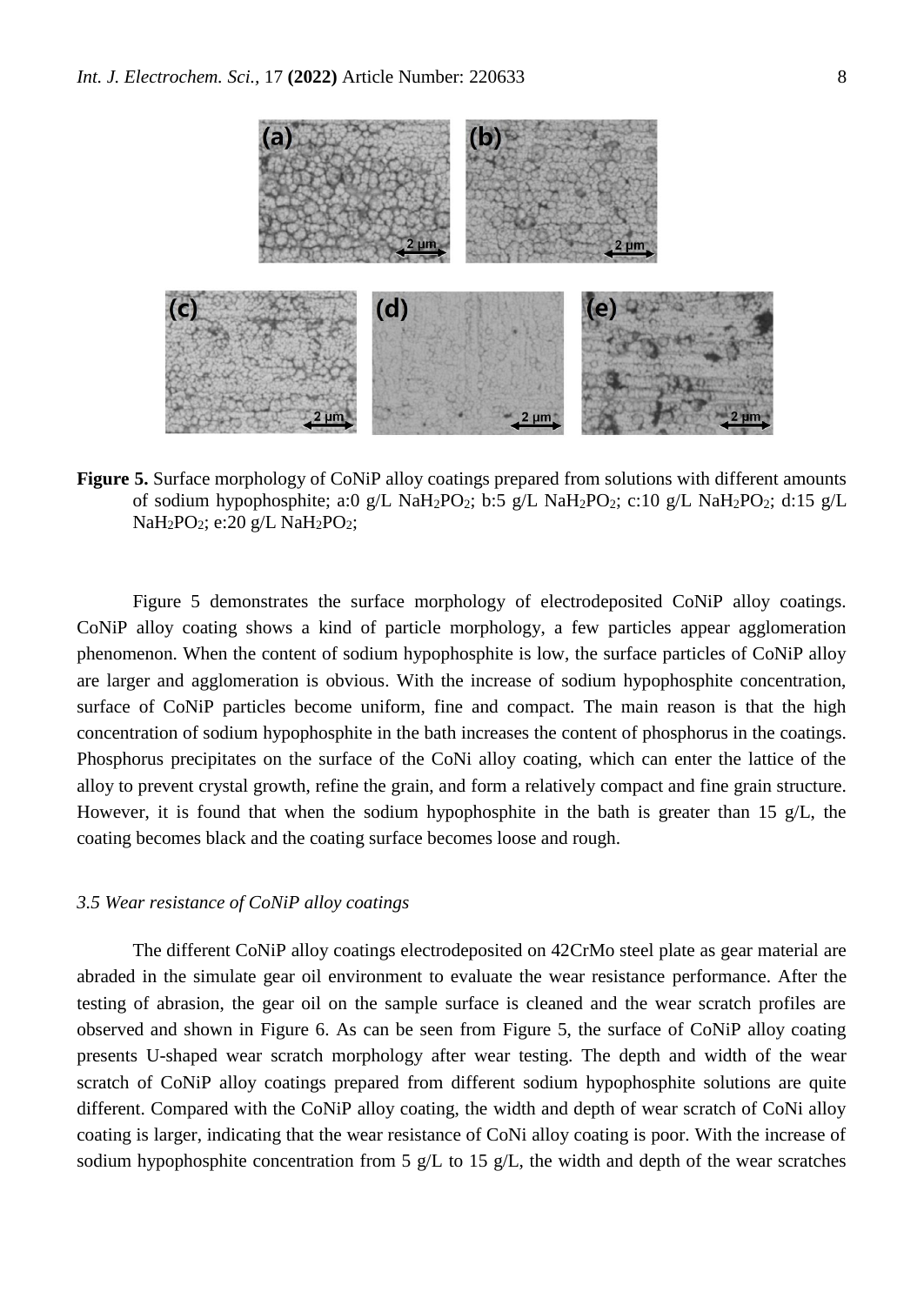on the surface of CoNiP alloy coatings gradually decrease, showing better wear resistance. When the content of sodium hypophosphite in the bath is greater than 15 g/L, due to the strong reducing performance of sodium hypophosphite, the plating solution is unstable and the surface of the coating is loose and rough, resulting in the increase of the width and depth of wear scratch that contributes to the decline in wear resistance. Sodium hypophosphite is mainly used in electroless plating solutions [45- 47]. The reducibility and stability of sodium hypophosphite have also been described in some literatures [48-50].



**Figure 6.** Wear scratch of CoNiP alloy coatings prepared from solutions with different amounts of sodium hypophosphite; a:0 g/L NaH<sub>2</sub>PO<sub>2</sub>; b:5 g/L NaH<sub>2</sub>PO<sub>2</sub>; c:10 g/L NaH<sub>2</sub>PO<sub>2</sub>; d:15 g/L NaH<sub>2</sub>PO<sub>2</sub>; e:20 g/L NaH<sub>2</sub>PO<sub>2</sub>; Middle area (1000  $\mu$ m×1000  $\mu$ m) of the wear scratch is scanned to make the profile at the scanning rate of 10  $\mu$ m/s.



**Figure 7.** Top view of wear scratch on CoNiP alloy coatings prepared from solutions with different amounts of sodium hypophosphite; a:0 g/L NaH<sub>2</sub>PO<sub>2</sub>; b:5 g/L NaH<sub>2</sub>PO<sub>2</sub>; c:10 g/L NaH<sub>2</sub>PO<sub>2</sub>; d:15 g/L NaH<sub>2</sub>PO<sub>2</sub>; e:20 g/L NaH<sub>2</sub>PO<sub>2</sub>; Middle area (1000  $\mu$ m × 1000  $\mu$ m) of the wear scratch is scanned to make the profile at the scanning rate of 10 μm/s.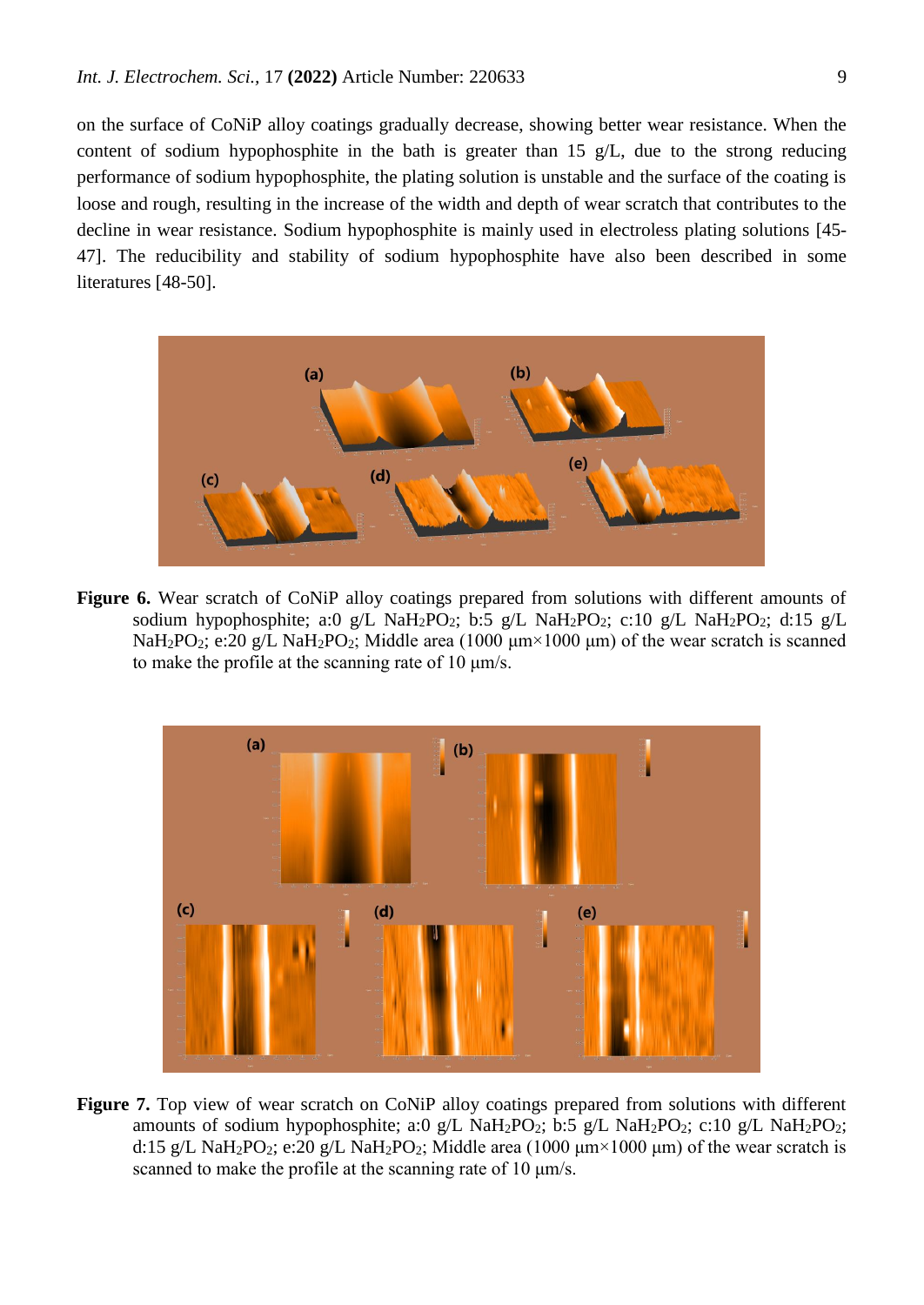In order to accurately measure the geometric parameters of the wear scratches, Figure 7 shows the top view of the wear scratches and the geometric parameters are listed in table 4.

| <b>Sample</b> | NaH <sub>2</sub> PO <sub>2</sub><br>$\frac{g}{L}$ | <b>Maximum</b> depth<br>of wear scratch/ µm | <b>Maximum</b> width<br>of wear scratch/ $\mu$ m |
|---------------|---------------------------------------------------|---------------------------------------------|--------------------------------------------------|
| a             |                                                   | 5.08                                        | 542.86                                           |
| b             |                                                   | 2.86                                        | 428.57                                           |
| $\mathbf c$   | 10                                                | 2.07                                        | 328.24                                           |
| d             | 15                                                | 1.35                                        | 257.14                                           |
| e             | 20                                                | 2.05                                        | 314.19                                           |

**Table 4.** Depth and width of wear scratches on CoNiP alloy coatings

Combined with the data in Figure 7 and Table 4, it can be seen that CoNi alloy coating obtained without phosphorus doping has the worst wear resistance with the deepest wear depth and the largest wear width which are 5.08 μm and 542.86 μm respectively. However, CoNiP alloy coating prepared from bath with 15 g/L sodium phosphite possesses excellent wear resistance with the lowest wear depth and the smallest wear width.

## **4. CONCLUSIONS**

In this paper, CoNiP alloy coatings were electrodeposited on the surface of 42CrMo steel plate as gear material to improve mechanical performance. The effect of sodium hypophosphite concentration on the electrochemical curves, surface morphology, structure, thickness and wear resistance in simulated oil was studied. Phosphorus is precipitated under the catalytic action of cobalt and nickel. Sodium hypophosphite content in the plating solution is beneficial to accelerate the electrochemical reaction, improve the thickness and refine the surface particles of the CoNiP alloy coating resulting in the improvement of wear resistance performance. However, when the content of sodium hypophosphite in the bath is greater than 15 g/L, the plating solution becomes unstable and the surface of the coating is loose and rough, resulting in the decline of wear resistance. The CoNiP alloy coating prepared from bath with 15 g/L sodium hypophosphite possesses excellent wear resistance with the lowest wear depth and the smallest wear width.

#### ACKNOWLEDGMENTS

This work is supported and funded by education science 13th five-year planning project of Gansu province (GS[2020]GHB4614).

## **References**

1. X. Z. Li, C. S. Song, Y. Yang, C. C. Zhu and D. L. Liao, *Mech. Mach. Theory*, 152 (2020) 103941.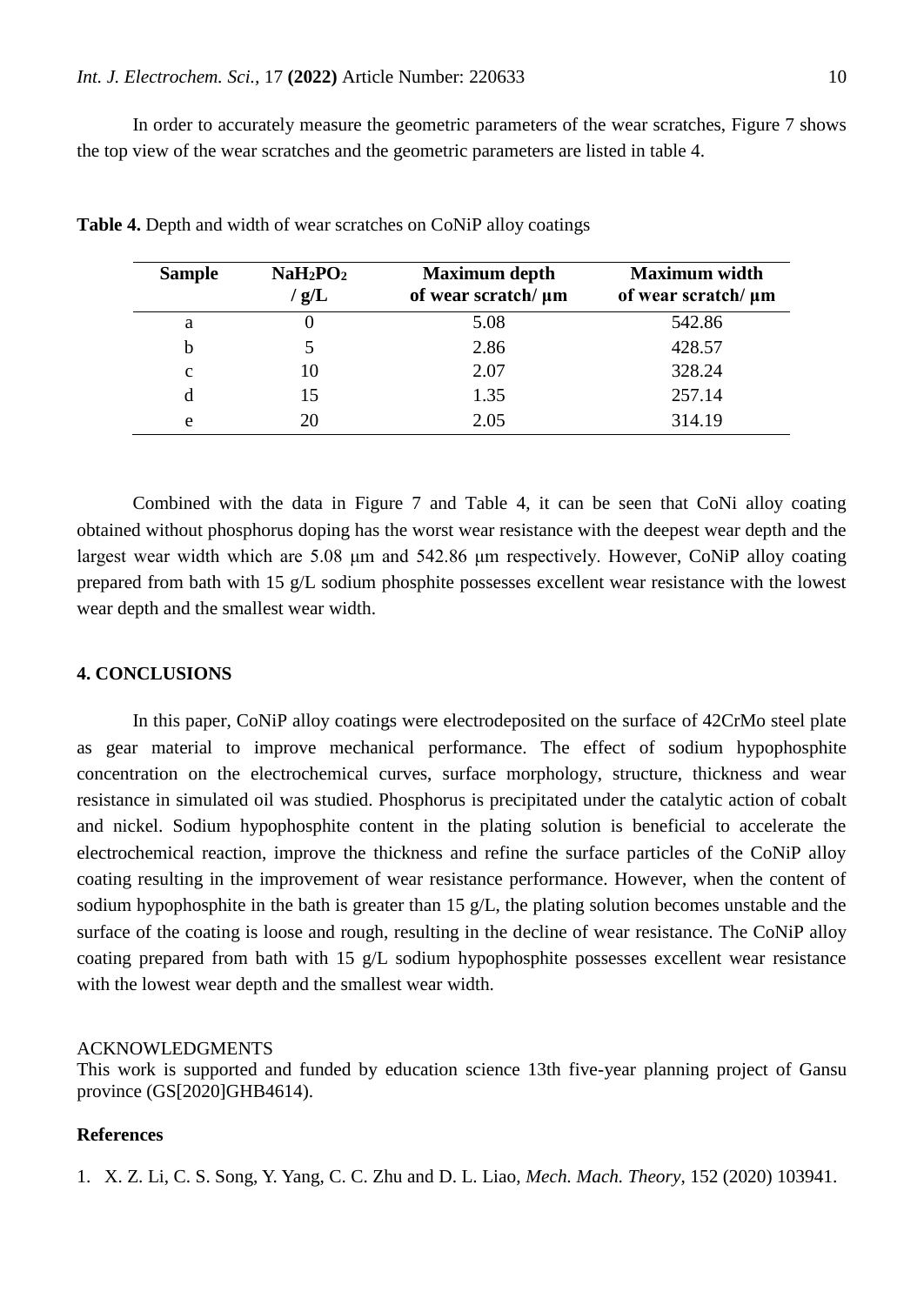- 2. B. Haefner and G. Lanza, *CIRP Ann*., 66 (2017) 475.
- 3. J. Z. Su, Z. D. Fang and X. W. Cai, *Chin. J. Aeronaut*., 26 (2013) 1310.
- 4. F. L. Litvin, I. G. Perez, A. Fuentes and K. Hayasaka, *Comput. Methods Appl. Mech. Eng*., 197 (2008) 3783.
- 5. Z. Q. Cai, S. Kang, J. W. Lv, S. Zhang, Z. L. Shi, Y. J. Yang and M. Z. Ma, *J. Non-Cryst. Solids*, 581 (2022) 121428.
- 6. K. S. Sajal, P. A. Kumarappan, A. J. Kevin, V. S. Sri and R. L. Bhaskara, *Mater. Today:.Proc*., 50 (2022) 2092.
- 7. A. Rohrmoser, H. Hagenah and M. Merklein, *Procedia Manuf*., 53 (2021) 189.
- 8. A. L. Tour, M. Charles, N. Raghunathan and M. Ahlfors, *Int. J. Refract. Met. Hard Mater*., 91 (2020) 105272.
- 9. K. Gupta and S. Chatterjee, *Mater. Today:.Proc*., 5 (2018) 789.
- 10. X. M. Li, M. Sosa, M. Andersson and U. Olofsson, *Tribol. Int*., 95 (2016) 211.
- 11. Y. D. Yu, Y. Cao, M. G. Li, G. Y. Wei and H. Dettinger, *Mater. Res. Innovations*, 18 (2014) 314.
- 12. S. H. Son, S. C. Park, W. Lee and H. K. Lee, *T. Nonferr. Metal Soc*., 23 (2013) 366.
- 13. Z. K. Qiu, P. Z. Zhang, D. B. Wei, X. F. Wei and X. H. Chen, *Surf. Coat. Technol*., 278 (2015) 92.
- 14. D. Figuet, A. Billard, C. Savall, J. Creus, S. Cohendoz, J. L. G. Poussard, *Mater. Chem. Phys*., 276 (2022) 125332.
- 15. S. K. Ghosh and J. P. Celis, *Tribol. Int*., 68 (2013) 11.
- 16. Y. D. Yu, M .G. Li, G. Y. Wei and H. L. Ge, *Surf. Eng*., 29 (2013) 767.
- 17. Z. H. Huang, Y. J. Zhou and T. T. Nguyen, *Surf. Coat. Technol*., 364 (2019) 323.
- 18. Y. Zhou, F. Q. Xie, X. Q. Wu, W. D. Zhao and X. Chen, *J. Alloys Compd*., 699 (2017) 366.
- 19. H. H. Sheu, P. C. Huang, L. C. Tsai and K. H. Hou, *Surf. Coat. Technol*., 235 (2013) 529.
- 20. N. K. Shrestha, M. Masuko and T. Saji, *Wear*, 254 (2003) 555.
- 21. S. Kallel, B. Semmache, M. Lemiti, H. Jaffrezic and A. Laugier, *Microelectron. J*., 30 (1999) 699.
- 22. H. Miura, N. Saito and N. Okamoto, *Microelectron. J*., 26 (1995) 249.
- 23. F. J. He, H. Su, H. Ju, L. Tan and Q. Zhou, *Surf. Coat. Technol*., 213 (2012) 133.
- 24. K. Moon, J. Y. Seo and B. Y. Yoo, *Int. J. Refract. Met. Hard Mater*., 100 (2021) 105627.
- 25. K. X. Gao, X. L. Wei, G. Q. Liu, B. Zhang and J. Y. Zhang, *Chem. Phys*., 537 (2020) 110857.
- 26. Y. C. Wu, Z. Y. Zhang, K. Xu, J. Z. Lu, A. Wang, X. R. Dai and H. Zhu, *Appl. Surf. Sci*., 535 (2021) 147707.
- 27. S. B. Liu, I. Shohji, T. Kobayashi, J. Hirohashi, T. Wake, H. Yamamoto and Y. Kamakoshi, *J. Electroanal. Chem*., 897 (2021) 115582.
- 28. M. J. Kim, S. H. Lee, J. G. Kim and J. B. Yoon, *Corros*., 66 (2010) 125005.
- 29. Y. R. Wang, X. Y. Cao, Z. M. Wang, Z. D. Chen and N. Mitsuzaki, *Int. J. Electrochem. Sci*., 14 (2019) 8185.
- 30. H. Z. Huang, X. Q. Wei, D. Q. Tan and L. Zhou, *Int. J. Miner. Metall. Mater*., 20 (2013) 563.
- 31. B. K. Panigrahi, S. Srikanth and G. Sahoo, *J. Mater. Eng. Perform*., 18 (2009) 1102.
- 32. K. S. N. Vikrant and S. Allu, *J. Electrochem. Soc*., 168 (2021) 020536.
- 33. V. A. Isaev, O. V. Grishenkova and Y. P. Zaykov, *J. Electroanal. Chem*., 818 (2018) 265.
- 34. M. P. Pardave, B. R. Scharifker, E. M. Arce and M. R. Romo, *Electrochim. Acta*, 50 (2005) 4736.
- 35. M. Pise, M. S. Muduli, A. Chatterjee, B. P. Kashyap, R. N. Singh and S. S. V. Tatiparti, *Results Surf. Interfaces*, 6 (2022) 100044.
- 36. Y. D. Yu, L. X. Sun, H. L. Ge, G. Y. Wei and L. Jiang, *Int. J. Eectrochem. Sci*., 12 (2017) 485.
- 37. K .Dhanapal, V. Narayanan and A. Stephen, *Mater. Chem. Phys*, 166 (2015) 153.
- 38. Y. E. Sknar, O. O. Savchuk and I. V. Sknar, *Appl. Surf. Sci*., 423 (2017) 340.
- 39. J. Naderi and A. A. D. Sarhan, *Meas*., 139 (2019) 490.
- 40. A. M. Pillai, A. Rajendra and A. K. Sharma*, J. Coat. Technol. Res*., 9 (2012) 785.
- 41. S. Thanikaikarasan, T. Mahalingam, T. Ahamad and S. M. Alshehri, *J. Saudi Chem. Soc*., 24 (2020) 955.